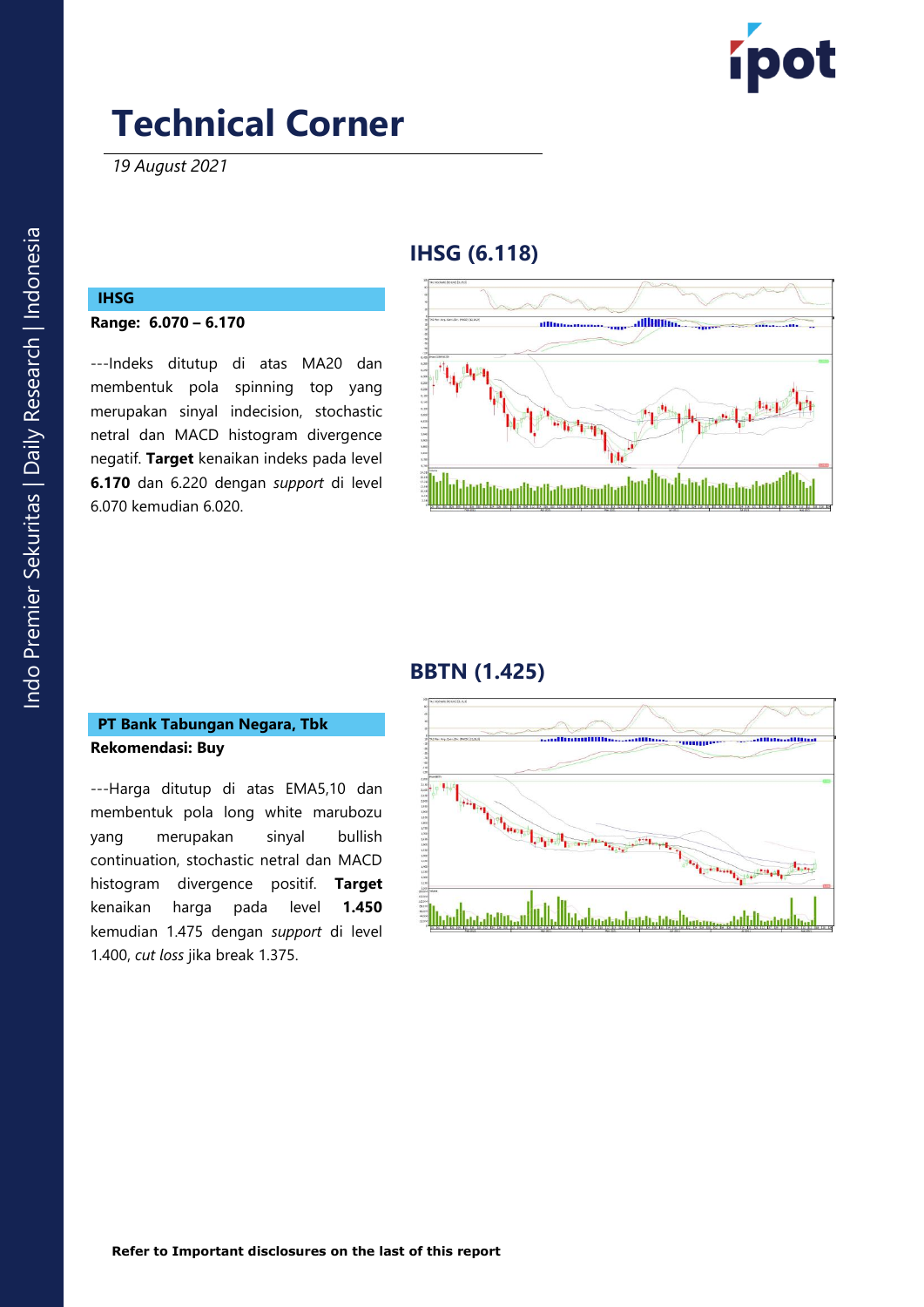

*19 August 2021*

#### **PT Indofood CBP Sukses Makmur, Tbk Rekomendasi: Buy**

---Harga ditutup di atas EMA5,10 dan membentuk pola white opening marubozu yang merupakan sinyal bullish continuation, stochastic netral dan MACD histogram convergence negatif. **Target**  kenaikan harga pada level **8.450** kemudian 8.550 dengan *support* di level 8.250, *cut loss* jika break 8.150 .

#### **ICBP (8.350 )**



### **ISAT ( 5 .975 )**

#### **PT Indosa t, Tbk Rekomendasi: Buy on Weakness**

---Harga ditutup membentuk pola black opening marubozu yang merupakan sinyal bearish continuation, stochastic netral dan MACD histogram convergence positif. **Target** harga beli pada level **5.875** dengan *resist* di level 6.10 0 kemudian 6.275 .

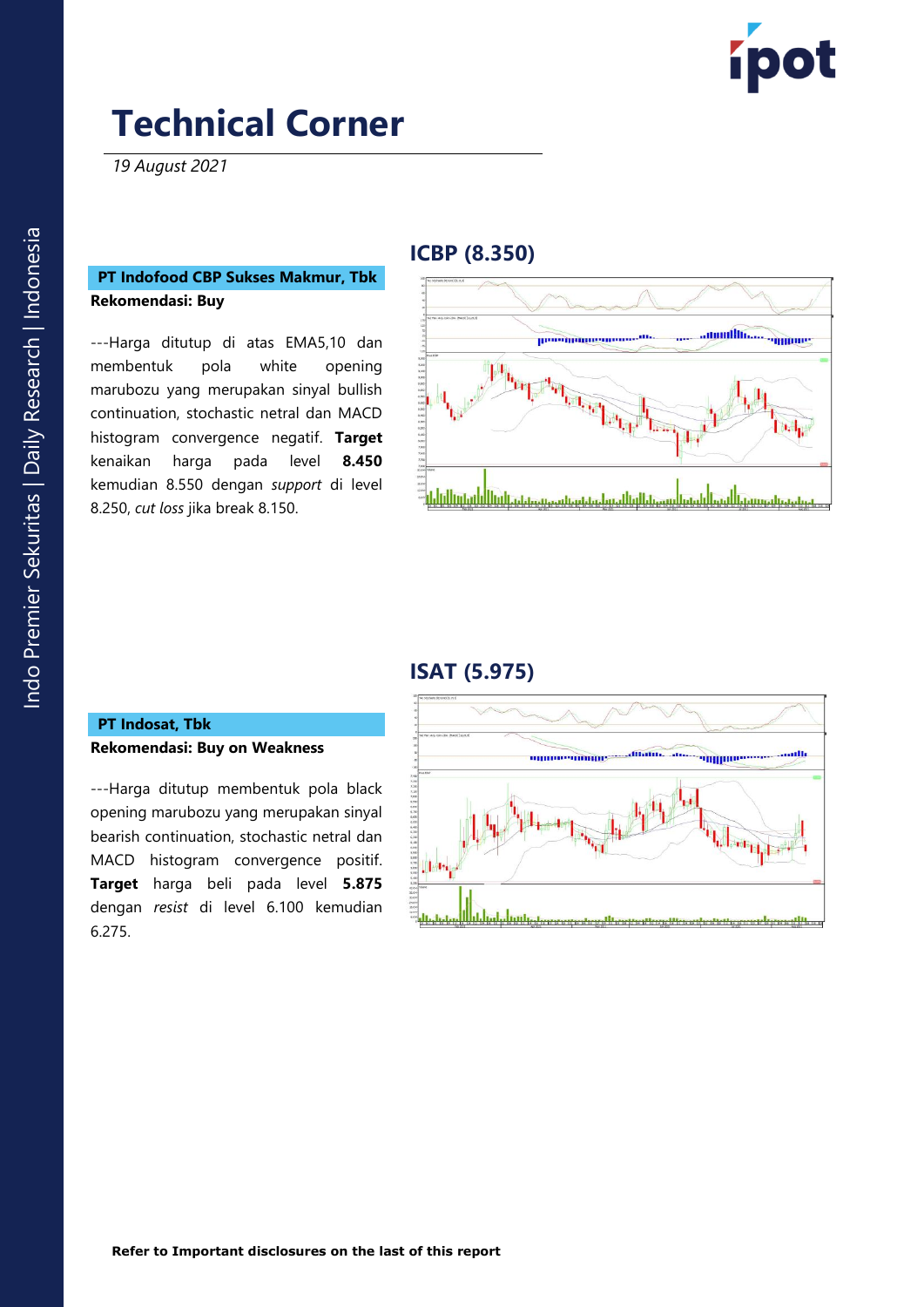

*19 August 2021*

## **SIDO (790 )**

## **PT Industri Jamu dan Farmasi Sido Muncul, Tbk**

**Rekomendasi: Buy on Weakness**

---Harga ditutup membentuk pola black marubozu yang merupakan sinyal bearish continuation namun masih di atas MA20, stochastic netral dan MACD bearish crossover. **Target** harga beli pada level **780** dengan *resist* di level 800 kemudian 820 .



### **XBNI (958)**

#### **BNI -AM Nusantara MSCI Indo ETF Rekomendasi: Buy**

---Harga ditutup di atas EMA5,10 dan membentuk pola white opening marubozu yang merupakan sinyal bullish continuation, stochastic memasuki zona overbought dan MACD histogram divergence positif. **Target** kenaikan harga pada level **969** kemudian 980 dengan *support* di level 947, *cut loss* jika break 936 .

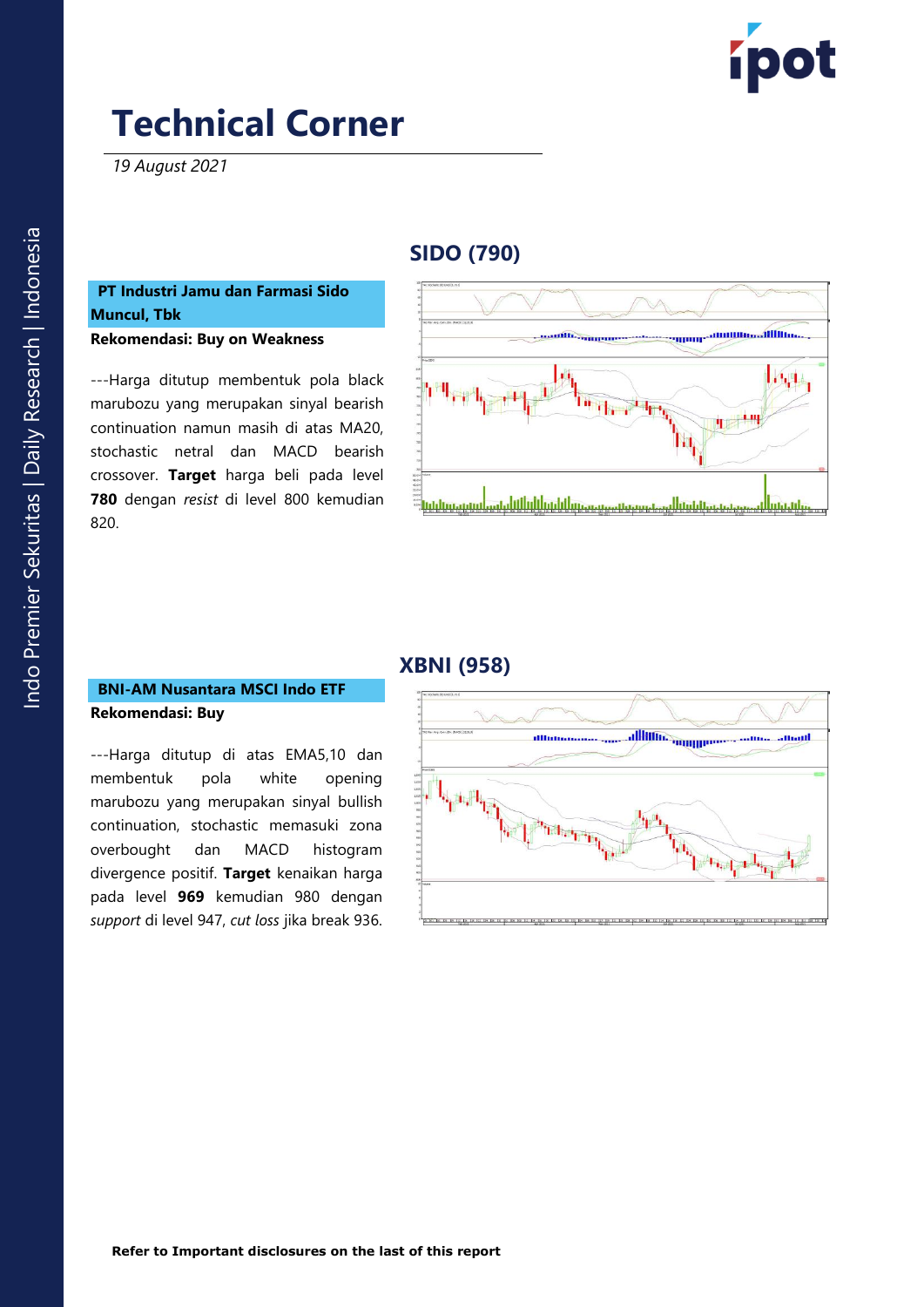

*19 August 2021*

### **X ISR (347 )**

#### **Premier ETF SRI -KEHATI Rekomendasi: Buy**

---Harga ditutup di atas EMA5,10 dan membentuk pola white opening marubozu yang merupakan sinyal bullish continuation, stochastic memasuki zona overbought dan MACD histogram divergence positif. **Target** kenaikan harga pada level **35 1** kemudian 355 dengan *support* di level 343, *cut loss* jika break 339 .



### **X PFT (489)**

#### **Pinnacle FTSE Indonesia ETF Rekomendasi: Buy**

---Harga ditutup di atas EMA5,10 dan membentuk pola white opening marubozu yang merupakan sinyal bullish continuation, stochastic memasuki zon a overbought dan MACD histogram divergence positif. **Target** kenaikan harga pada level **49 4** kemudian 499 dengan *support* di level 484, *cut loss* jika break 479 .